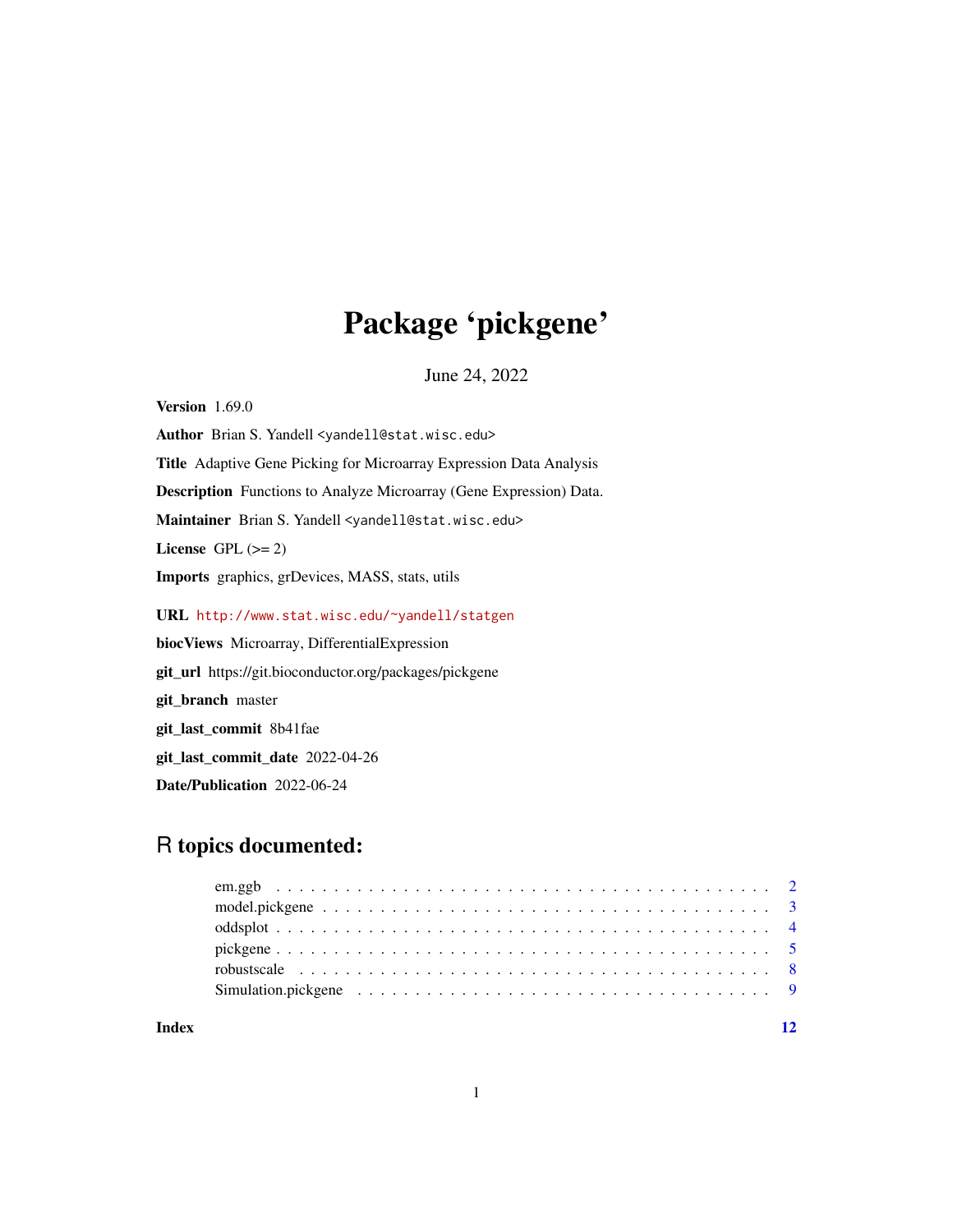<span id="page-1-1"></span><span id="page-1-0"></span>

#### Description

The function plots contours for the odds that points on microarray show differential expression between two conditions (e.g. Cy3 and Cy5 dye channels on the same microarray).

#### Usage

```
em.ggb(x, y, theta, start = c(2, 1.2, 2.7), pprior = 2,
 printit = FALSE, tol = 1e-9, offset = 0)
```
#### Arguments

| x       | first condition expression levels                                                       |
|---------|-----------------------------------------------------------------------------------------|
| у       | second condition expression levels                                                      |
| theta   | four parameters a, a0, nu, p                                                            |
| start   | starting estimates for theta                                                            |
| pprior  | Beta hyperparameter for prob p of differential expression                               |
| printit | print iterations if TRUE                                                                |
| tol     | parameter tolerance for convergence                                                     |
| offset  | offset added to xx and yy before taking log (can help with negative adjusted<br>values) |

#### Details

Fit Gamma/Gamma/Bernoulli model (equal marginal distributions) The model has spot intensities  $x \sim \text{Gamma}(a,b)$ ;  $y \sim \text{Gamma}(a,c)$ . The shape parameters b and c are  $\sim \text{Gamma}(a0,nu)$ . With probability  $p$ ,  $b = c$ ; otherwise  $b$  != c. All spots are assumed to be independent.

#### Value

Four parameter vector theta after convergence.

#### Author(s)

Michael Newton

#### References

MA Newton, CM Kendziorski, CS Richmond, FR Blattner and KW Tsui (2000) "On differential variability of expression ratios: improving statistical inference about gene expression changes from microarray data," *J Computational Biology 00*: 000-000.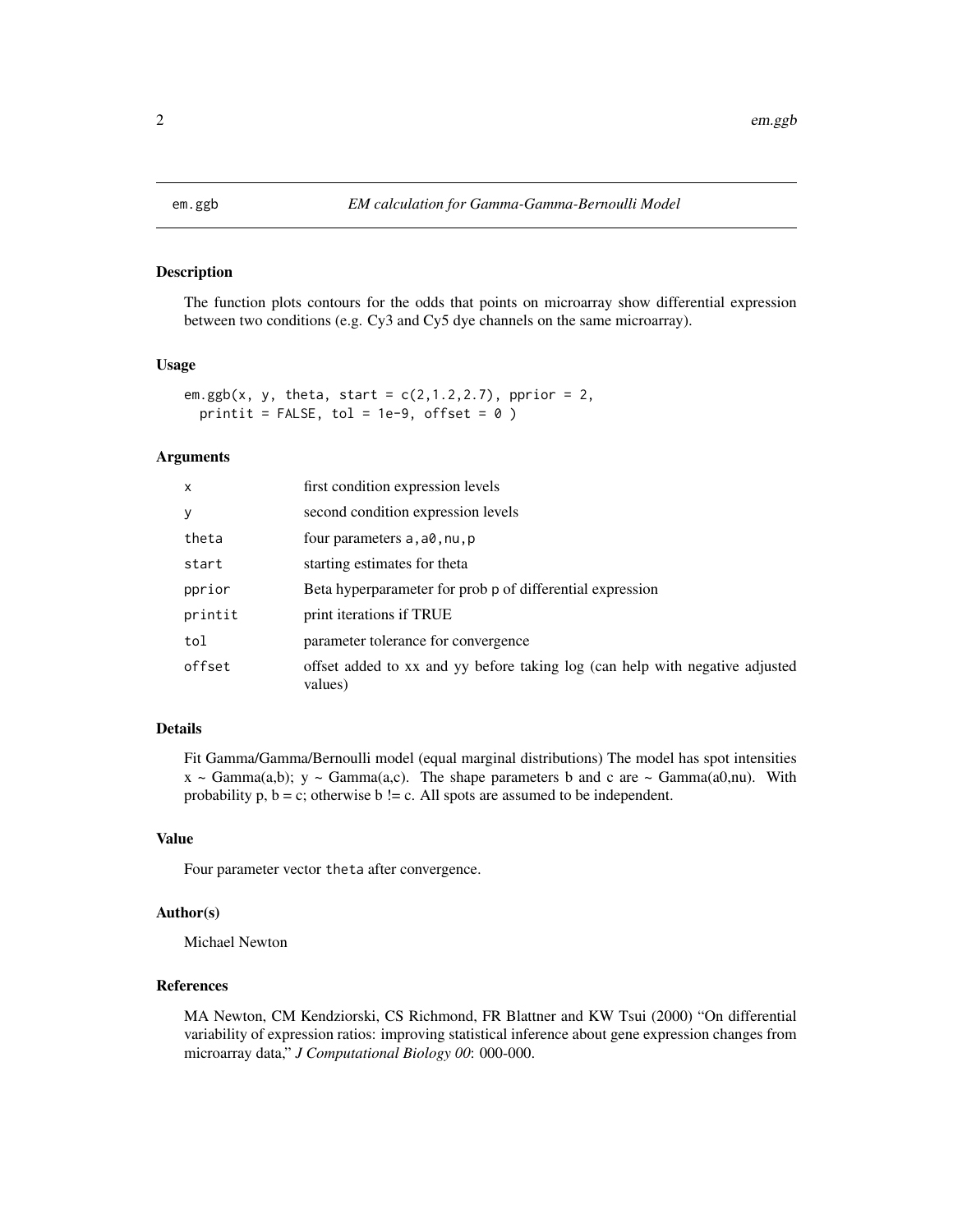#### <span id="page-2-0"></span>model.pickgene 3

#### See Also

[oddsplot](#page-3-1)

#### Examples

```
## Not run:
em.ggb( x, y )
```
## End(Not run)

model.pickgene *Create Model Matrix for Orthogonal Contrasts*

#### Description

The function created a model matrix of orthogonal contrasts to be used by pickgene.

#### Usage

```
model.pickgene(faclevel, facnames = letters[seq(length(faclevel))],
               contrasts.fac = "contr.poly", collapse = "+", show =
               NULL, renorm = 1, modelexpr = formula(paste("\sim",
               paste(facnames, collapse = collapse))),
               contrasts.list = contr.list)
```
#### Arguments

| faclevel      | vector with number of levels for each factor                                                             |
|---------------|----------------------------------------------------------------------------------------------------------|
| facnames      | vector of factor names (default = "a", "b", )                                                            |
| contrasts.fac | vector of contrast types                                                                                 |
| collapse      | "+" for additive model, "*" for full model with interactions                                             |
| show          | vector of contrast numbers to show (default is all)                                                      |
| renorm        | vector to renormalize contrasts (e.g., use $sqrt(2)$ to turn two-condition contrast<br>into fold change) |
| modelexpr     | model formula                                                                                            |
|               | contrasts. list list of contrasts indexed by facnames                                                    |

#### Details

Creates a model matrix data frame with first column having all 1's and other columns having contrasts.

#### Value

Result of call to model.matrix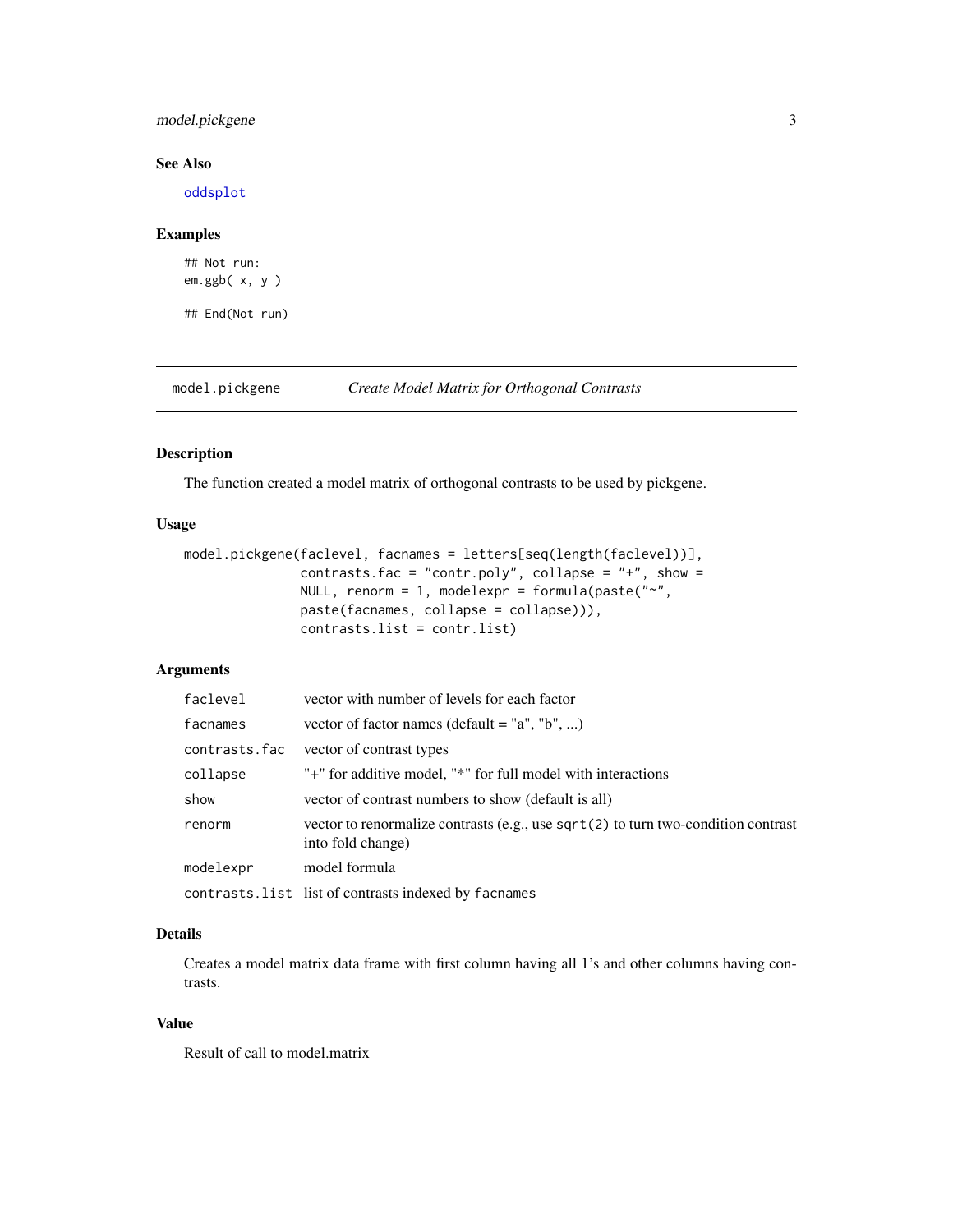#### <span id="page-3-0"></span>Author(s)

Brian Yandell

#### See Also

[model.matrix](#page-0-0)

#### Examples

model.pickgene(c(2,3), c("sex","genotype"))

<span id="page-3-1"></span>oddsplot *Odds Plot for Differential Microarray Expression*

#### Description

The function plots contours for the odds that points on microarray show differential expression between two conditions (e.g. Cy3 and Cy5 dye channels on the same microarray).

#### Usage

```
oddsplot(x, y, theta, by.level = 10, rotate = FALSE, offset =
         0, main = "", xlab = xlabs, ylab = ylabs, col = NULL,
         cex = c(0.25, 0.75), shrink = FALSE, lims =
        range(c(x, y)))
```
#### Arguments

| $\times$ | first condition expression levels                                                         |
|----------|-------------------------------------------------------------------------------------------|
| y        | second condition expression levels                                                        |
| theta    | four parameters from em.ggb                                                               |
| by.level | odds plot contours increase by this level                                                 |
| rotate   | rotate to average versus ratio if TRUE, otherwise plot conditions against each<br>other   |
| offset   | offset for log transform                                                                  |
| main     | main title for plot                                                                       |
| xlab     | horizontal axis label (default if Cy3 if rotate is FALSE, Average Intensity<br>otherwise  |
| ylab     | vertical axis label (default if Cy5 if rotate is FALSE, Cy3 / Cy5 otherwise               |
| col      | color of points (if NULL, use black for non-changing points, blue for changing<br>points) |
| cex      | character expansion (use $rep(.25, 2)$ to have all points the same size)                  |
| shrink   | use shrinkage on expression levels if TRUE (default is FALSE)                             |
| lims     | limits for plot area                                                                      |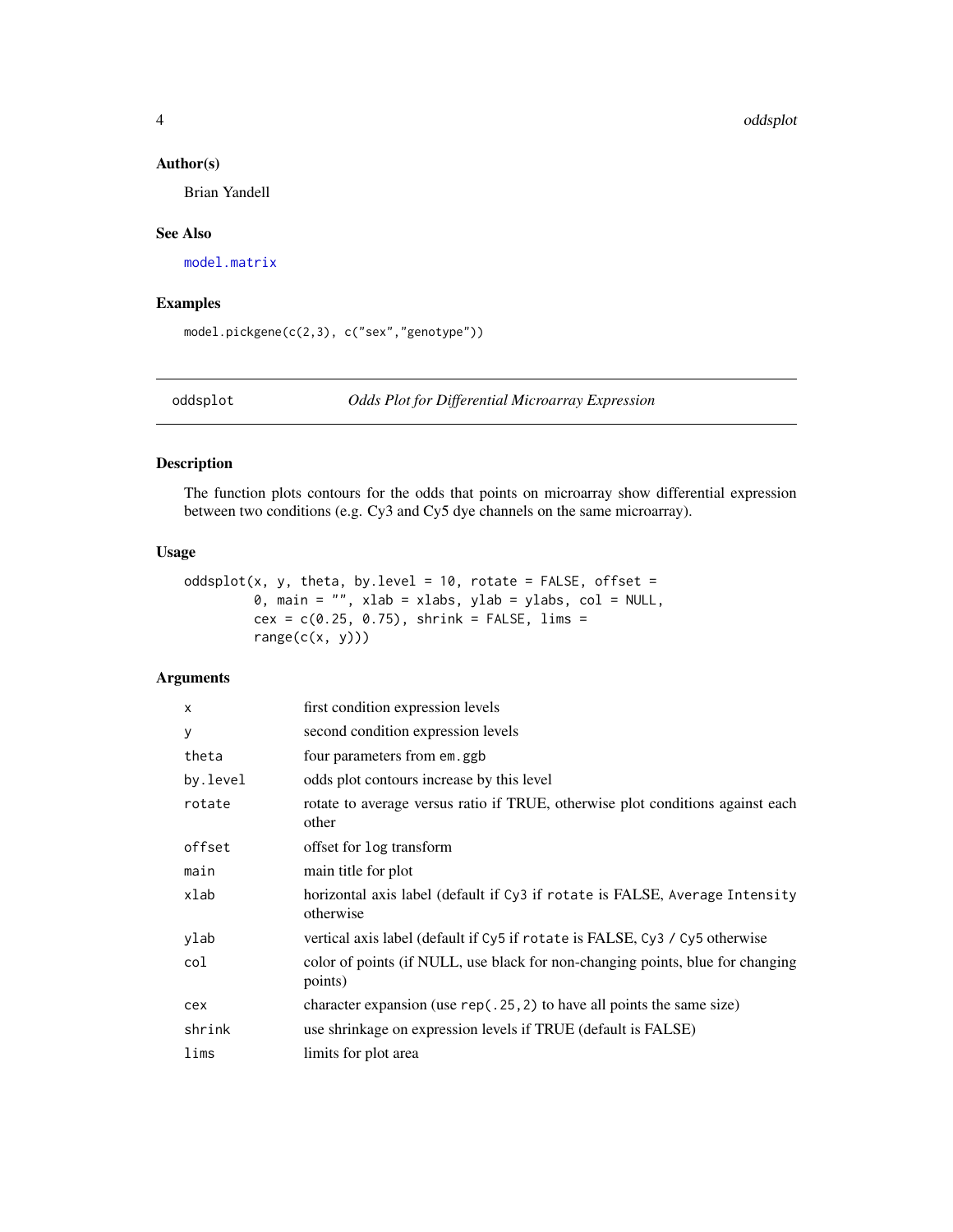#### <span id="page-4-0"></span>pickgene 55 to 55 million of the state of the state of the state of the state of the state of the state of the

#### Details

Fit Gamma/Gamma/Bernoulli model (equal marginal distributions) The model has spot intensities  $x \sim \text{Gamma}(a,b)$ ;  $y \sim \text{Gamma}(a,c)$ . The shape parameters b and c are  $\sim \text{Gamma}(a0,nu)$ . With probability  $p$ ,  $b = c$ ; otherwise  $b$  != c. All spots are assumed to be independent.

#### Value

Log odds for all points in original order.

#### Author(s)

Michael Newton

#### References

MA Newton, CM Kendziorski, CS Richmond, FR Blattner and KW Tsui (2000) "On differential variability of expression ratios: improving statistical inference about gene expression changes from microarray data," *J Computational Biology 00*: 000-000.

#### See Also

[em.ggb](#page-1-1)

#### Examples

## Not run: oddsplot( x, y )

## End(Not run)

<span id="page-4-1"></span>pickgene *Plot and Pick Genes based on Differential Expression*

#### Description

The function picks plots the average intensity versus linear contrasts (currently linear, quadratic up to cubic) across experimental conditions. Critical line is determine according to Bonferroni-like multiple comparisons, allowing SD to vary with intensity.

#### Usage

```
pickgene(data, geneID = 1:nrow(data), overalllevel = 0.05,
         npickgene = -1, marginal = FALSE, rankbased = TRUE,
         allrank = FALSE, meanrank = FALSE, offset = 0,
         modelmatrix = model.pickgene(faclevel, facnames,
         contrasts.fac, collapse, show, renorm), faclevel =
         ncol(data), facnames =
         letters[seq(length(faclevel))], contrasts.fac =
```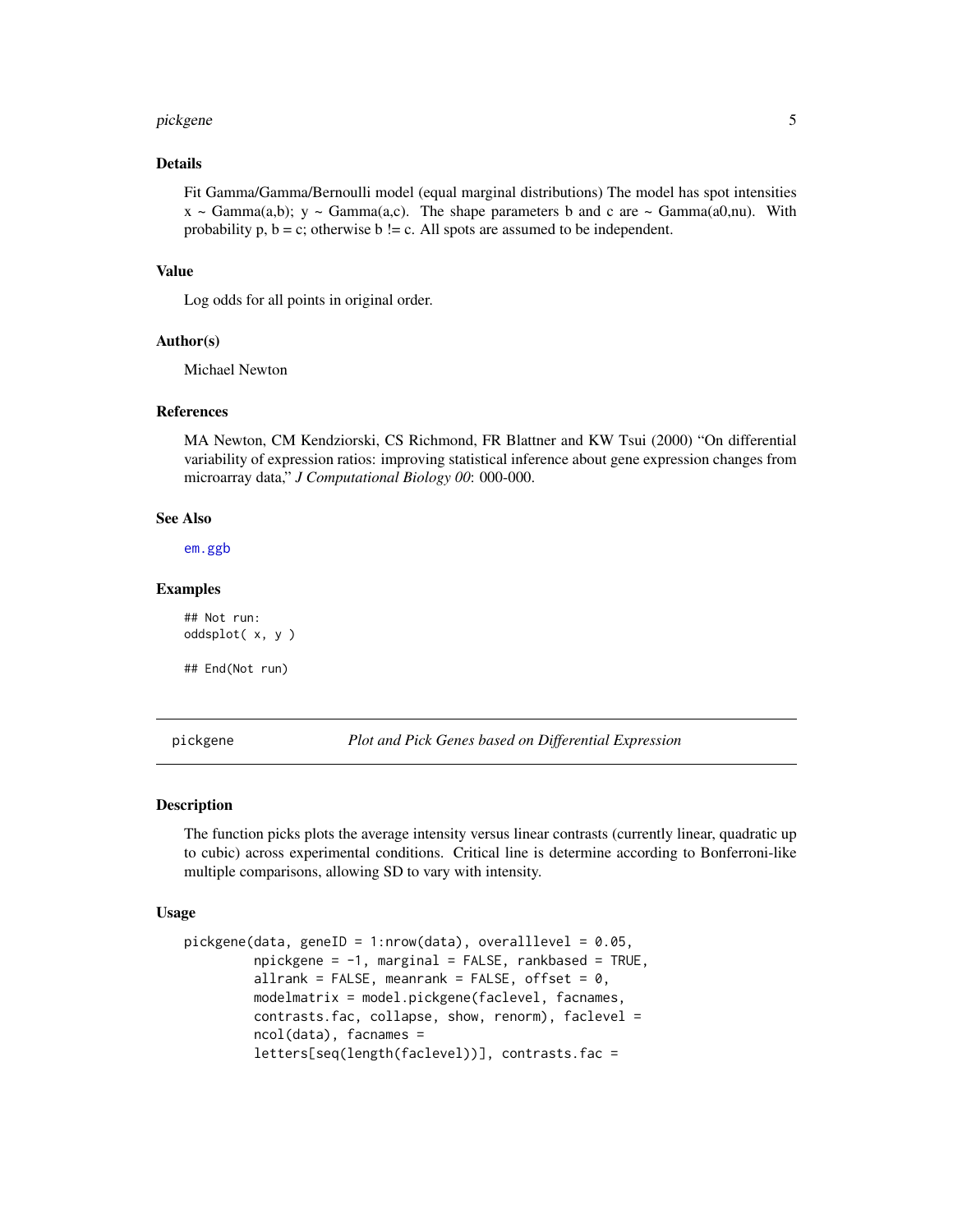```
"contr.poly", show = NULL, main = "", renorm = 1,
drop.negative = FALSE, plotit = npickgene < 1, mfrow
= c(nr, nc), mfcol = NULL, ylab = paste(shownames,
"Trend"), \dots)
```
#### Arguments

| data          | data matrix                                                                                                                                           |
|---------------|-------------------------------------------------------------------------------------------------------------------------------------------------------|
| geneID        | gene identifier (default 1:nrow(x))                                                                                                                   |
| overalllevel  | overall significance level (default 0.05)                                                                                                             |
| npickgene     | number of genes to pick (default -1 allows automatic selection)                                                                                       |
| marginal      | additive model if TRUE, include interactions if FALSE                                                                                                 |
| rankbased     | use ranks if TRUE, log tranform if FALSE                                                                                                              |
| allrank       | rank all chips together if true, otherwise rank separately                                                                                            |
| meanrank      | show mean abundance as rank if TRUE                                                                                                                   |
| offset        | offset for log transform                                                                                                                              |
| modelmatrix   | model matrix with first row all 1's and other rows corresponding to design con-<br>trasts; automatically created by call to model.pickgene if omitted |
| faclevel      | number of factor levels for each factor                                                                                                               |
| facnames      | factor names                                                                                                                                          |
| contrasts.fac | type of contrasts                                                                                                                                     |
| show          | vector of contrast numbers to show (default is all)                                                                                                   |
| main          | vector of main titles for plots (default is none)                                                                                                     |
| renorm        | vector to renormalize contrasts (e.g. use $sqrt(2)$ to turn two-condition contrast<br>into fold change)                                               |
| drop.negative | drop negative values in log transform                                                                                                                 |
| plotit        | plot if TRUE                                                                                                                                          |
| mfrow         | par() plot arrangement by rows (default up to 6 per page; set to NULL to not<br>change)                                                               |
| mfcol         | par() plot arrangement by columns (default is NULL)                                                                                                   |
| ylab          | vertical axis labels                                                                                                                                  |
| $\cdots$      | parameters for robustscale                                                                                                                            |

#### Details

Infer genes that differentially express across conditions using a robust data-driven method. Adjusted gene expression levels A are replaced by qnorm(rank(A)), followed by robustscale estimation of center and spread. Then Bonferroni-style gene by gene tests are performed and displayed graphically.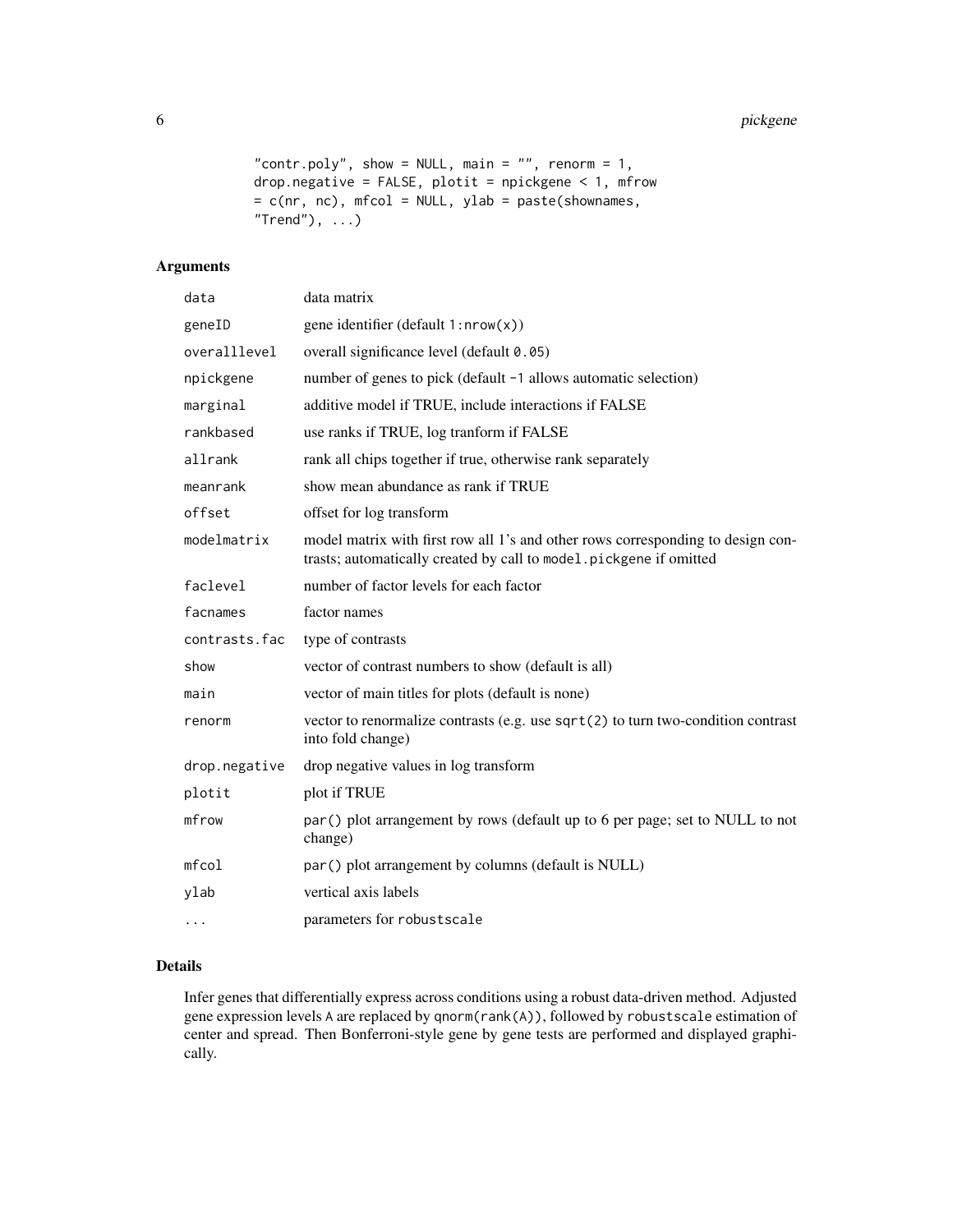#### <span id="page-6-0"></span>pickgene *7*

#### Value

Data frame containing significant genes with the following information:

| pick  | data frame with picked genes                   |
|-------|------------------------------------------------|
| score | data frame with center and spread for plotting |

Each of these is a list with elements for each contrast. The pick data frame elements have the following information:

| probe   | gene identifier              |
|---------|------------------------------|
| average | average gene intensity       |
| fold1   | positive fold change         |
| fold2   | negative fold change         |
| pvalue  | Bonferroni-corrected p-value |
|         |                              |

The score data frame elements have the following:

| $\mathsf{x}$ | mean expression level (antilog scale) |
|--------------|---------------------------------------|
| V            | contrast (antilog scale)              |
| center       | center for contrast                   |
| scale        | scale (spread) for contrast           |
| lower        | lower test limit                      |
| upper        | upper test limit                      |

#### Author(s)

Yi Lin and Brian Yandell

#### References

Y Lin, BS Yandell and ST Nadler (2000) "Robust Data-Driven Inference for Gene Expression Microarray Experiments," Technical Report, Department of Statistics, UW-Madison.

#### See Also

#### [pickgene](#page-4-1)

#### Examples

## Not run: pickgene( data )

## End(Not run)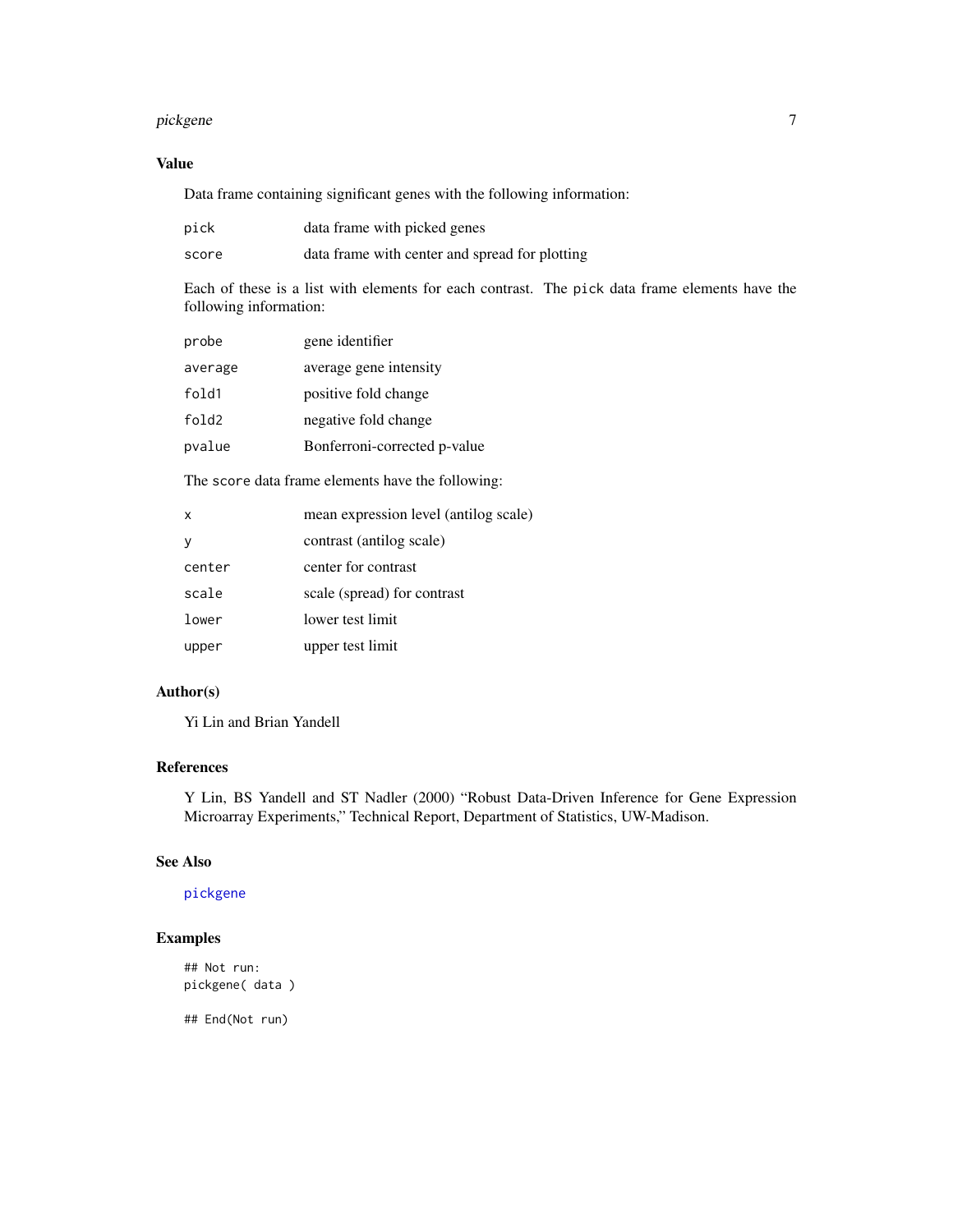<span id="page-7-0"></span>

#### Description

Smoothing spline estimate of median and mean absolute deviation (MAD).

#### Usage

robustscale(y, x, nslice=400, corcenter=TRUE, decrease=TRUE)

#### Arguments

|           | response                             |
|-----------|--------------------------------------|
| x         | predictor                            |
| nslice    | number of slices (should be "large") |
| corcenter | correct for center                   |
| decrease  | force MAD to decrease with x         |

#### Details

This divides data into roughly many nslice slices and computes median and mean absolute deviation (mad) for each slice. These are then smoothed using smooth.spline.

#### Value

Data frame containing significant genes with the following information:

| center       | estimate of center median     |
|--------------|-------------------------------|
| scale        | MAD estimate of scale         |
| $\mathsf{x}$ | ordered x values for plotting |
| <b>V</b>     | y sorted by x                 |

#### Author(s)

Yi Lin

#### See Also

[mad](#page-0-0), [smooth.spline](#page-0-0)

#### Examples

## Not run: robustscale(y,x)

## End(Not run)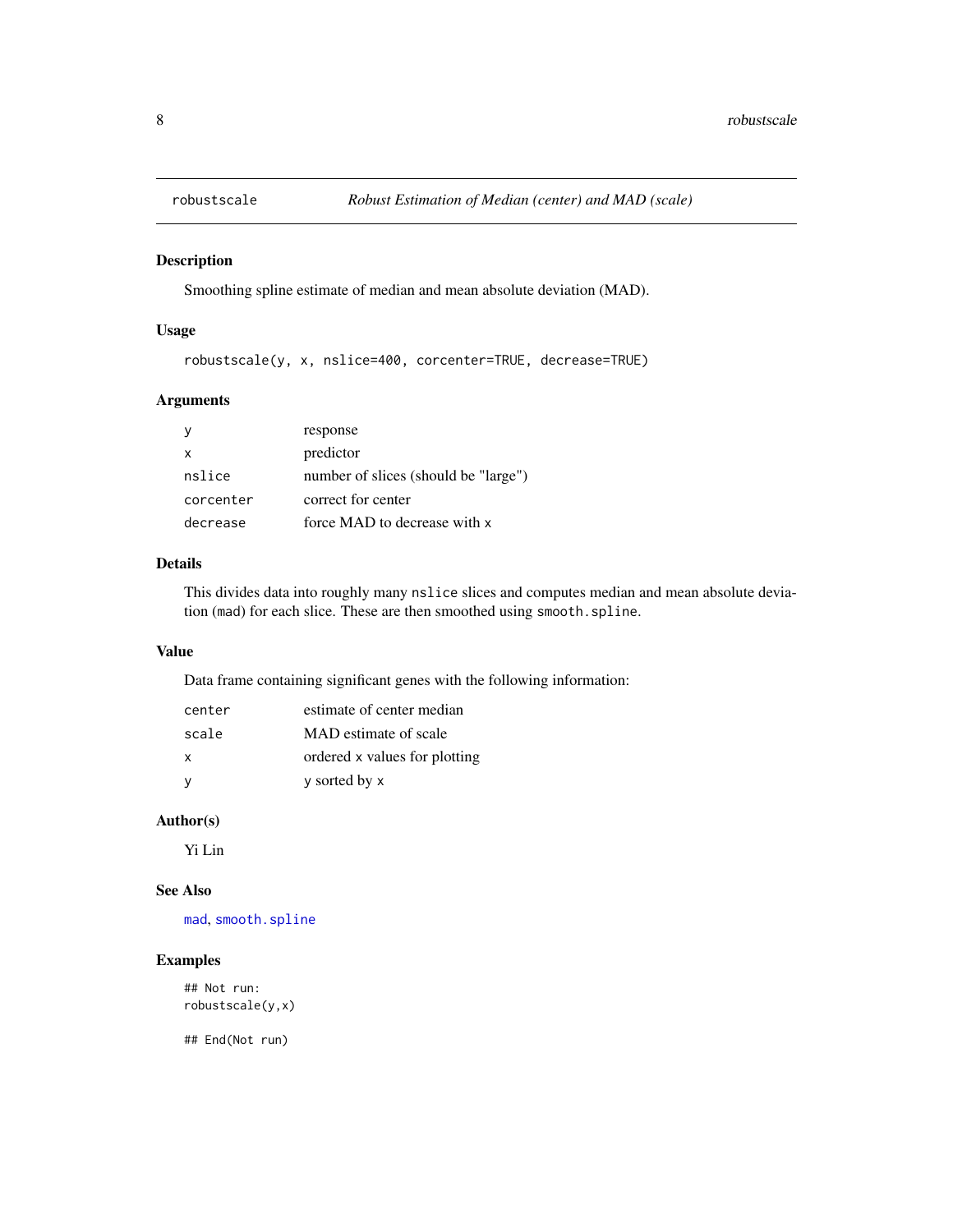<span id="page-8-0"></span>Simulation.pickgene *Yi Lin's simulations for microarray analysis*

#### Description

Example simulations

#### See Also

multipickgene

#### Examples

```
### Note: This uses old pickgene
#detail of the model (7-8). (first run does not include meas error \eta_i)
#par(mfrow=c(3,3))
t<-rnorm(10000,4,2)
changes1<-rep(0,10000)
changes1[1:500]<-rnorm(500)
t1<-t+changes1
changes2<-rep(0,10000)
changes2[1:500]<-rnorm(500)
t2<-t+changes2
s<-rnorm(10000,0,0.1)
cx < -3cy < -2t1<-t1+rnorm(10000,0,0.1)
t2<-t2+rnorm(10000,0,0.1)
x<-cx*exp(t1)
y<-cy*exp(t2)
#x<-cx*exp(t1)+rnorm(10000,0,50)
#y<-cy*exp(t2)+rnorm(10000,0,40)
xx<-qnorm(rank(x)/(10000+1))
yy<-qnorm(rank(y)/(10000+1))
#hist(x,breaks=100)
#hist(y,breaks=100)
#plot(x,y)
#hist(y[x<=0],breaks=20)
#hist(x[y<=0],breaks=20)
#plot(xx,yy)
topgenepick<-multipickgene( cbind(xx,yy),condi=0:1,geneID=1:10000, d=1,
                           npickgene=500)$pick[[1]]$probe
abchangesrank<-rank((-1)*abs(t1-t2))
count <- rep(NA,500)
for( i in 1:500 ) {
topipick <- topgenepick[1:i]
count[i] <- sum( abchangesrank[topipick] <= i )
}
## Figure 2
```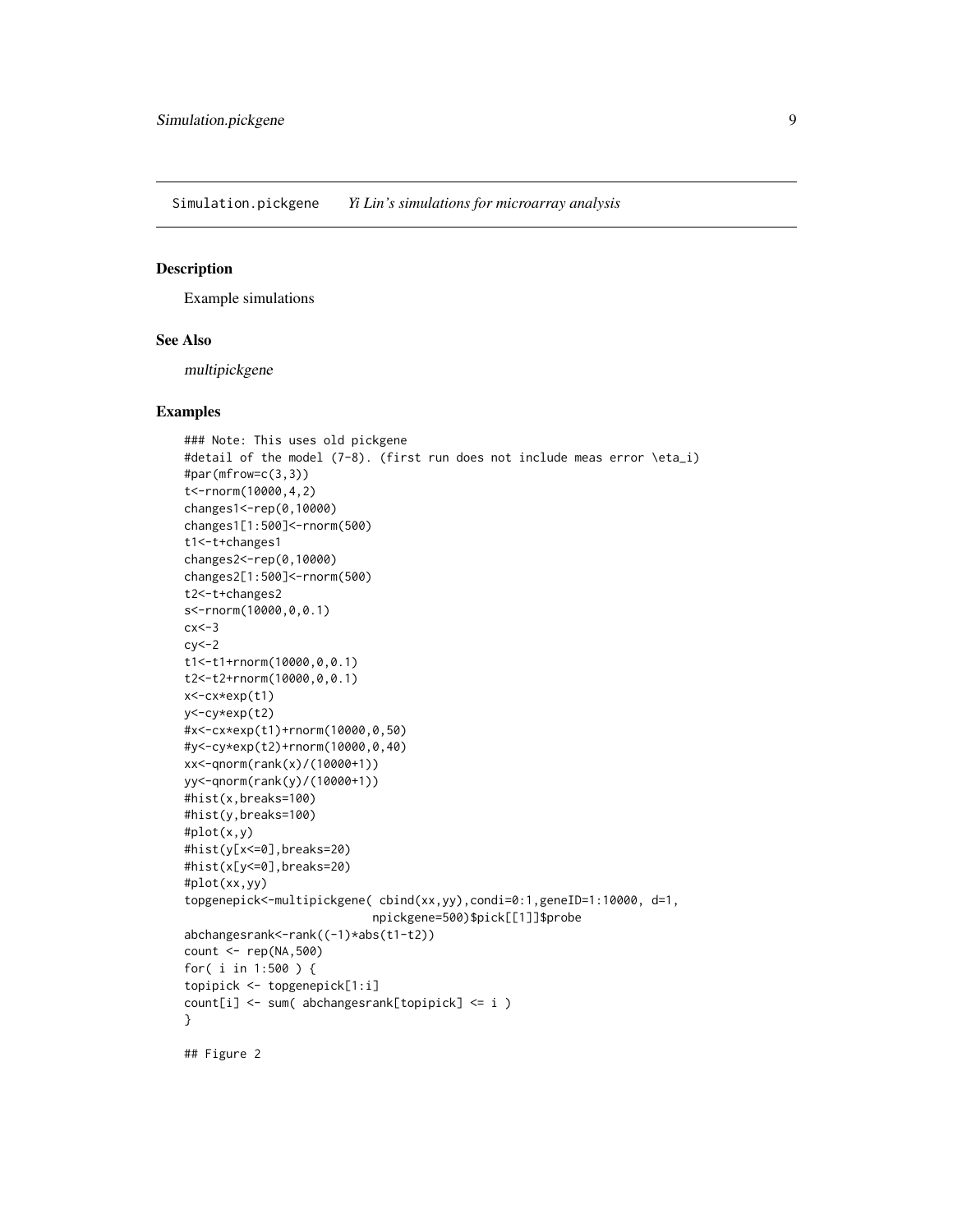```
plot( 1:500, 1:500, type="n",
     xlab="Rank of 500 most changed genes by our procedure",
     ylab="Number similarly ranked by the 'optimal' procedure",
     xaxs="i", yaxs="i" )
lines( 1:500, count, type="s", lty=1, lwd=2 )
abline(0,1)
## Not run: dev.print( hor=F, height=6.5, width=6.5, file="rank1.ps")
#again, but with the additive noise. (includes \eta_i)
par(mfrow=c(2,2))
t<-rnorm(10000,4,2)
changes1<-rep(0,10000)
changes1[1:500]<-rnorm(500)
t1<-t+changes1
changes2<-rep(0,10000)
changes2[1:500]<-rnorm(500)
t2<-t+changes2
s<-rnorm(10000,0,0.1)
cx < -3cy < -2t1<-t1+rnorm(10000,0,0.1)
t2<-t2+rnorm(10000,0,0.1)
### note that noise is very large here (50,40)
x<-cx*exp(t1)+rnorm(10000,0,50)
y<-cy*exp(t2)+rnorm(10000,0,40)
xx<-qnorm(rank(x)/(10000+1))
yy<-qnorm(rank(y)/(10000+1))
hist(x,breaks=100)
hist(y,breaks=100)
plot(x,y,cex=0.4)
#hist(y[x<=0],breaks=20)
#hist(x[y<=0],breaks=20)
plot(xx,yy,cex=0.4)
## Not run: dev.print( hor=F, height=6.5, width=6.5, file="simudata.ps")
topgenepick<-multipickgene(cbind(xx,yy),condi=0:1,geneID=1:10000, d=1,
                           npickgene=500)$pick[[1]]$probe
abchangesrank<-rank((-1)*abs(t1-t2))
count <- rep(NA,500)
for( i in 1:500 ) {
topipick <- topgenepick[1:i]
count[i] <- sum( abchangesrank[topipick] <= i )
}
par(mfrow=c(1,1)) # figure 4
plot( 1:500, 1:500, type="n",
     xlab="Rank of 500 most changed genes by our procedure",
     ylab="Number similarly ranked by the 'optimal' procedure",
     xaxs="i", yaxs="i" )
lines( 1:500, count, type="s", lty=1, lwd=2 )
abline(0,1)
## Not run: dev.print( hor=F, height=6.5, width=6.5, file="rank2.ps")
### Figure 5
```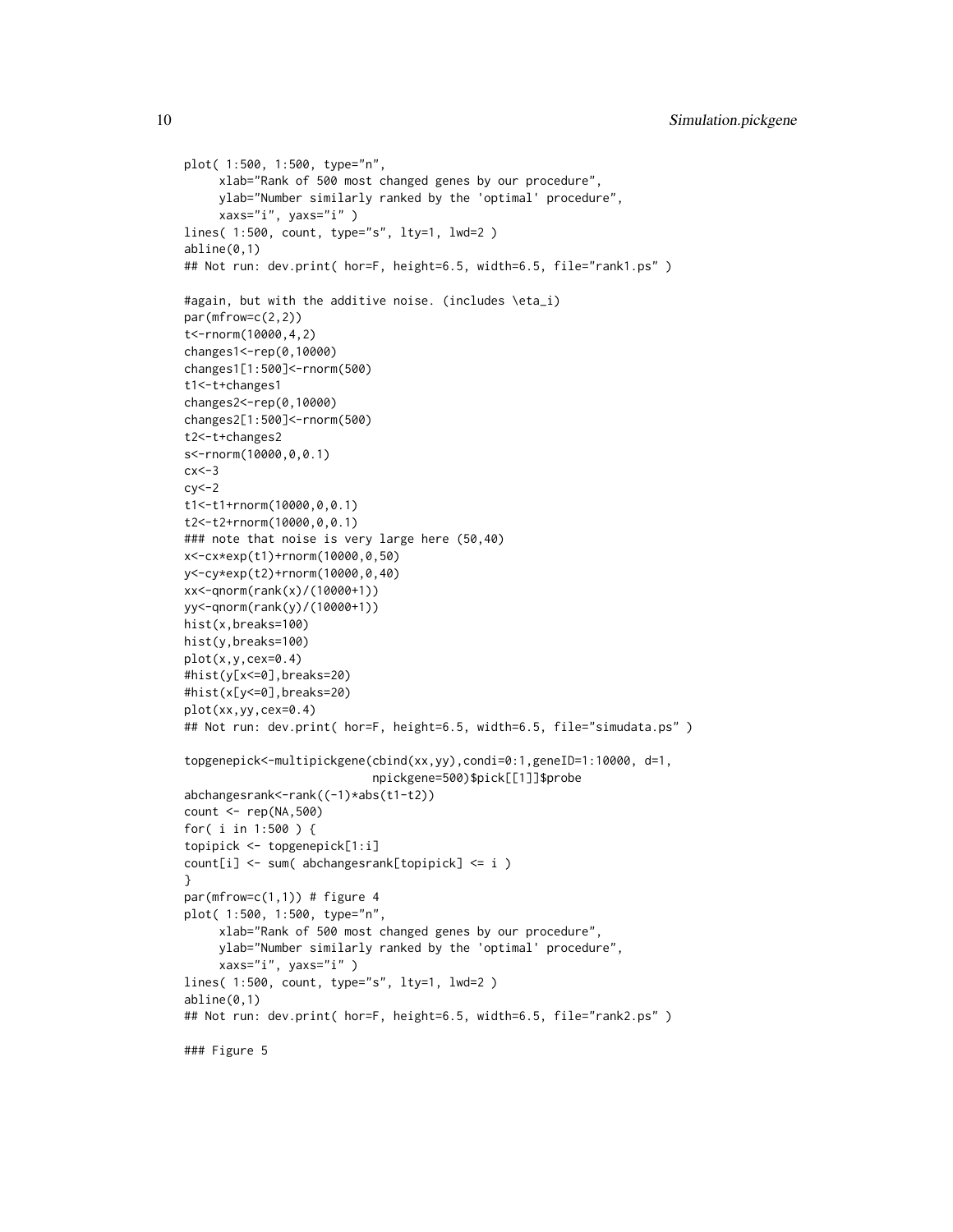#### Simulation.pickgene 11

```
genepick <- multipickgene( cbind(xx,yy), condi=0:1, geneID=1:10000, d=1)
## Not run: dev.print( hor=F, height=6.5, width=6.5, file="simutest.ps" )$pick[[1]]$probe
npick<-length(genepick$pickedgene)
genepick$pickedgene
npick
count[npick]
```